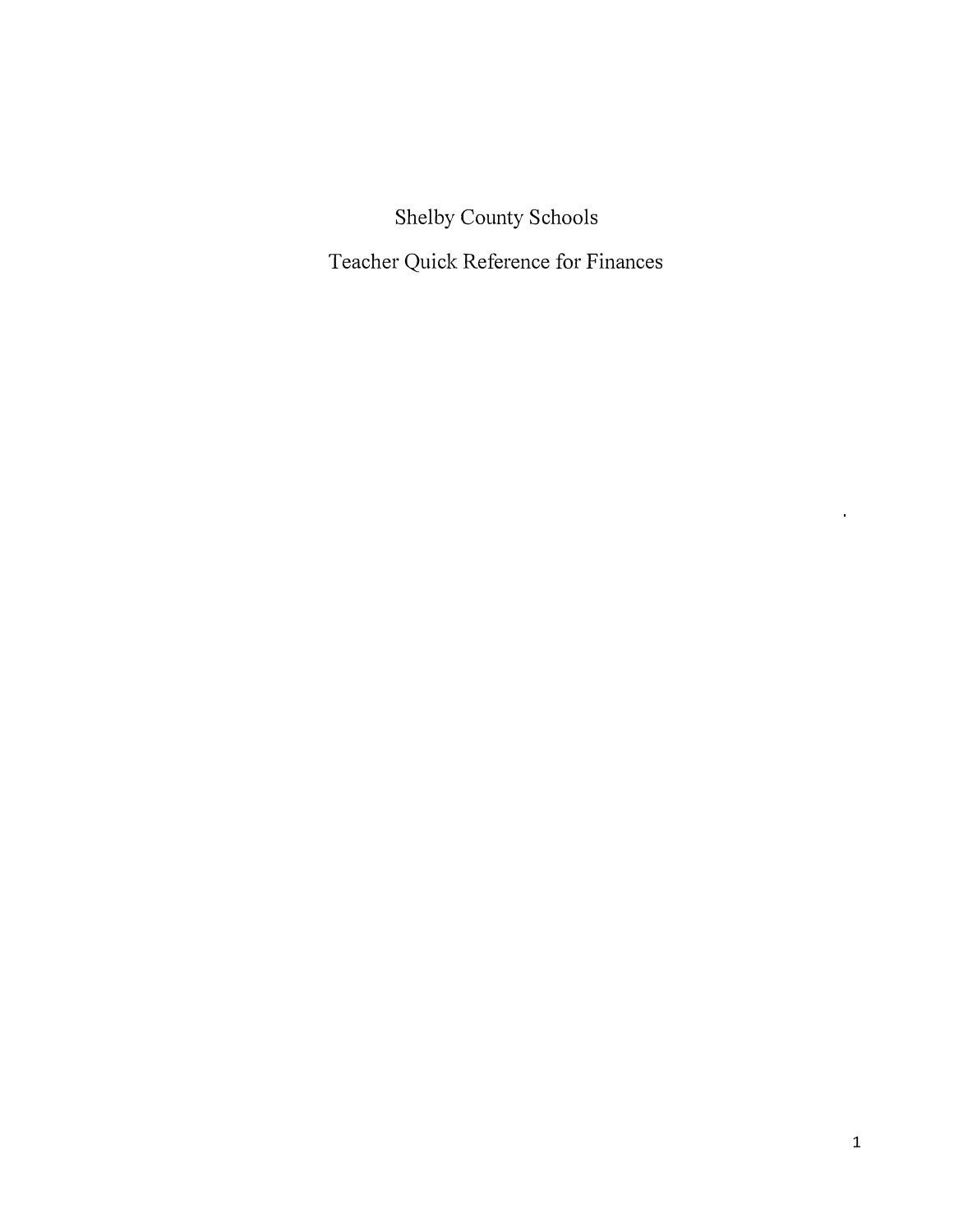- **A**
- Accounting and Fiscal Operation Manual
	- o A manual that includes all accounting procedures for SCBOE. It is located on the intranet under the Finance Department and can be viewed from any computer on a SCBOE internet connection.
- Activity Detail Reports
	- o Teachers/sponsors should receive an activity detail report for their funds each month.
	- o Reports should be reviewed in a timely manner and any questions or corrections should be addressed with the bookkeeper immediately.
- Activity Permission Request Form (APR)
	- o This electronic form is required to be completed any time students will be off campus (field trip, sporting event, competition, fundraisers, etc.).
	- o APR must be submitted at least 10 days prior to the event. Out of state events must be submitted at least 30 days prior to the board meeting preceding the event. Trips not meeting these time frames are at risk of being denied.
	- o More details including necessary forms can be fotmd on the SCBOE website, Instrnction, field trip planning.

#### **B**

- Budgets
	- o Teachers/sponsors are responsible for completing the budget worksheet for the activities of funds for which they are responsible for each year.

#### C

- Cash Disbursement (Checks)
	- o All expenditures must be paid by school check. Vendors are never to be paid from cash collected.
- Change Cash
	- o Change cash request form should be completed to request change cash/start up cash for events.
- Check Request (see example  $# 1$ )
	- o If a check is needed prior to an event, indicate on the PO that it is a check request so the bookkeeper knows you will need the check earlier. If this isn't noted the bookkeeper may only process the PO but not issue the check.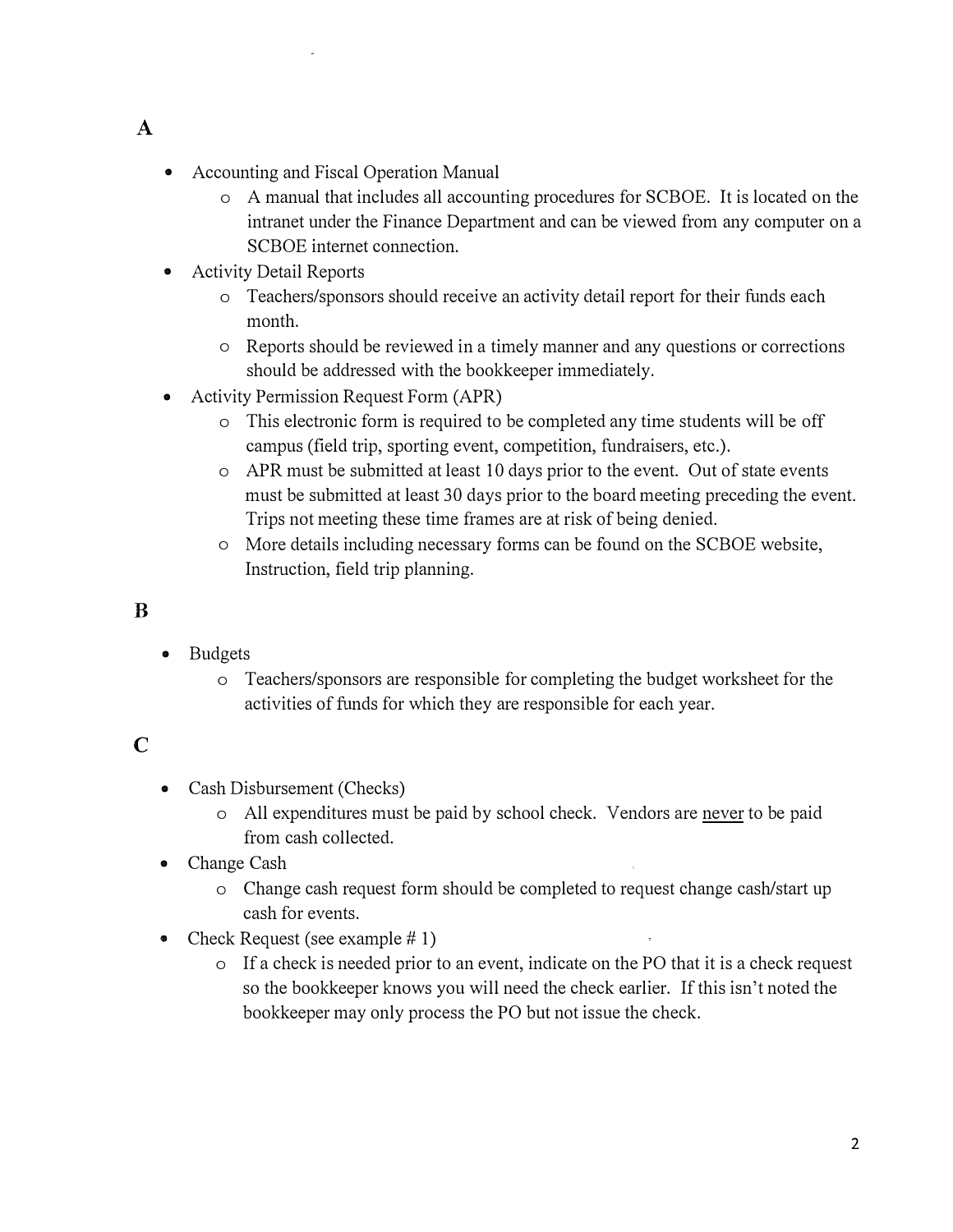- Class Roster Receipting (see example  $#2$ )
	- o Class rosters (generated through the schools attendance software) may be used as a form of receipting school-wide collections of nominal amounts (\$4 or less).
	- o School-wide collections may include events or sales such as hat days, popcorn sales, etc. where items or participation is offered to the entire student body.
	- o Class roster receipting may not be used to collect admission (see ticket sales).
	- o Only one item/event should be listed per Class roster.
	- o Type of event or sale (popcorn) and amount (\$2) should be written at the top of the Class roster.
	- o Teacher should place a check mark next to each student paying/participating.
	- o Teacher should write the TOTAL funds collected, signs and dates.
	- o Should an error be made, the change can only be made by the original receipt issuer and should be initialed.
	- o Class roster and funds should be submitted to the office daily.
- CIS (Classroom Instructional Supply) Funds
	- o Teachers receive funds from the Alabama Department of Education.
	- o CIS funds will be maintained in a separate activity from other class funds at the school.
	- o CIS funds can only be used to purchase instructional material and supplies within the classroom.
	- o Cleaning supplies, rewards/recognition items, etc. cannot be purchased with CIS funds.
- Copies/Copy Paper
	- o Some schools charge for excess copies and copy paper use for the school copy machines.
	- o A copy request fonn should be completed and submitted to the bookkeeper when these items are needed.

#### **D**

- Daily Deposits
	- o SCBOE policy requires that all funds collected within the school are turned into the office daily for master receipting and deposit.
	- o Funds should be deposited at the bank on the day they are collected from the student/parent when feasible.
	- o Each school will have a specific time that funds are due to the office in order to allow bookkeeper time to issue master receipts and bank deposit before the end of the work day.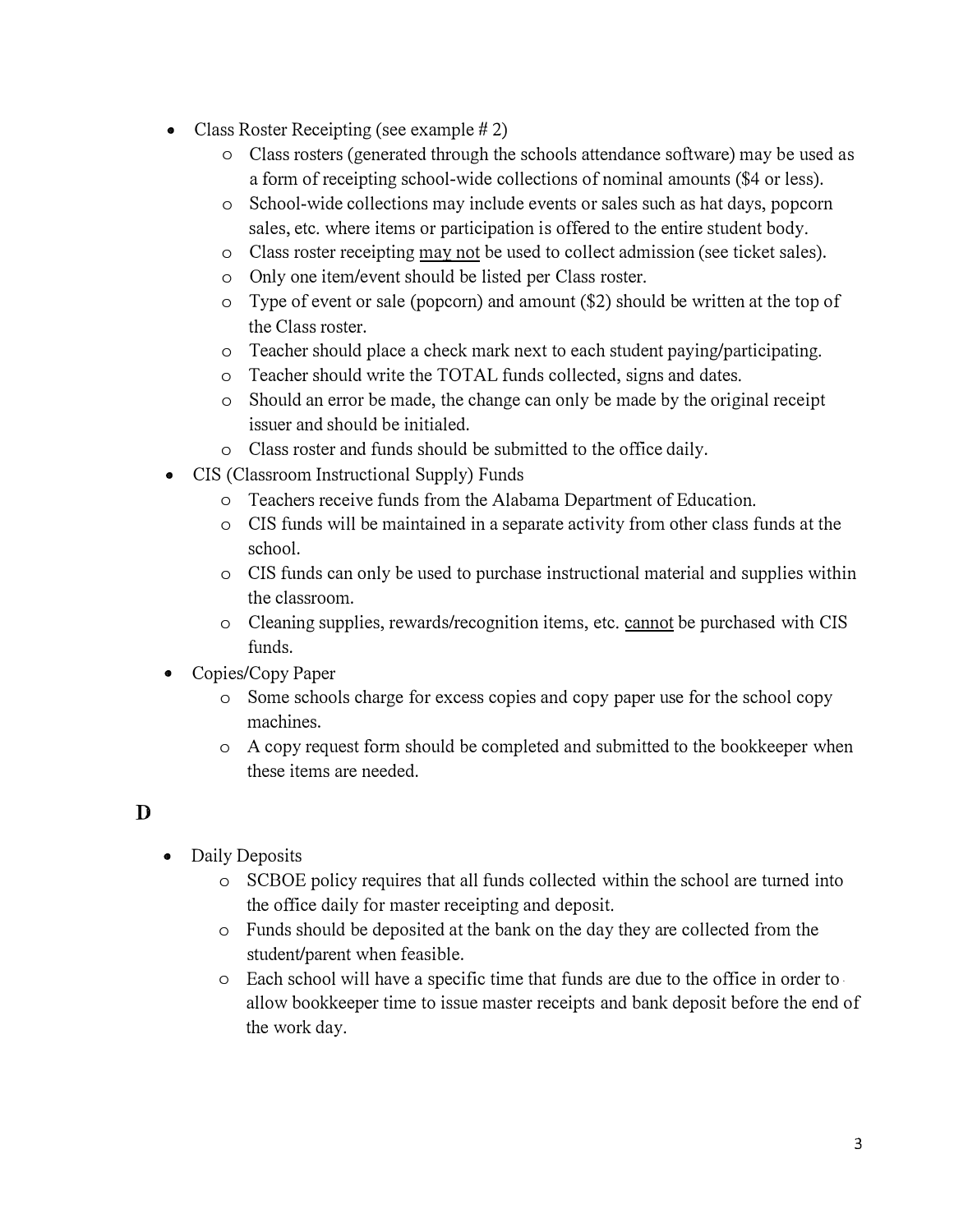- Donations
	- o Donations may be solicited from parents or businesses only after principal' s approval.
	- o Donations must always be used for the purpose in which they were requested (technology, classroom supplies, etc.).
	- o If donations are to be used for awards, rewards, recognition, or food items, a letter from the donor specifically naming this use must be on file in the office to be used as supporting documentation for the expenditure.

## **E**

- Ethics
	- o Expenditures made for the sole benefit of an individual teacher, principal, staff person or any other adult or student are most likely prohibited.
	- o Revenues raised (fundraisers) for the sole benefit of an individual teacher, principal, staff person or any other adult or student are most likely prohibited.

## **F**

- Fees
	- o Fees may only be charged for students in grades 7-12.
	- o Fee amounts should be reviewed and approved by the principal before funds are collected.
	- o Fees must always be used for the purpose in which they were collected (science lab supplies, AP course, etc.).
- Field Trips
	- o Activities pennission request must be completed and approved.
	- o Cost analysis worksheet should be completed to ensure the amount requested from students is enough to cover all costs related to that trip ( admission, teacher subs, mileage, bus drivers, food, etc.).
	- o A copy of the form sent to parents for field trip permission and/or including the amount of the field trip should be submitted for bookkeeper files.
	- o Travel agencies may be used to facilitate large trips. Funds collected must be run through the school's books or handled totally by the agency. If totally handled by the agency, fundraisers cannot be held to offset student expenses.
- Fiscal Year
	- $\circ$  The fiscal year for all Alabama schools is October 1 September 30. All items related to funds within the school operate on this basis.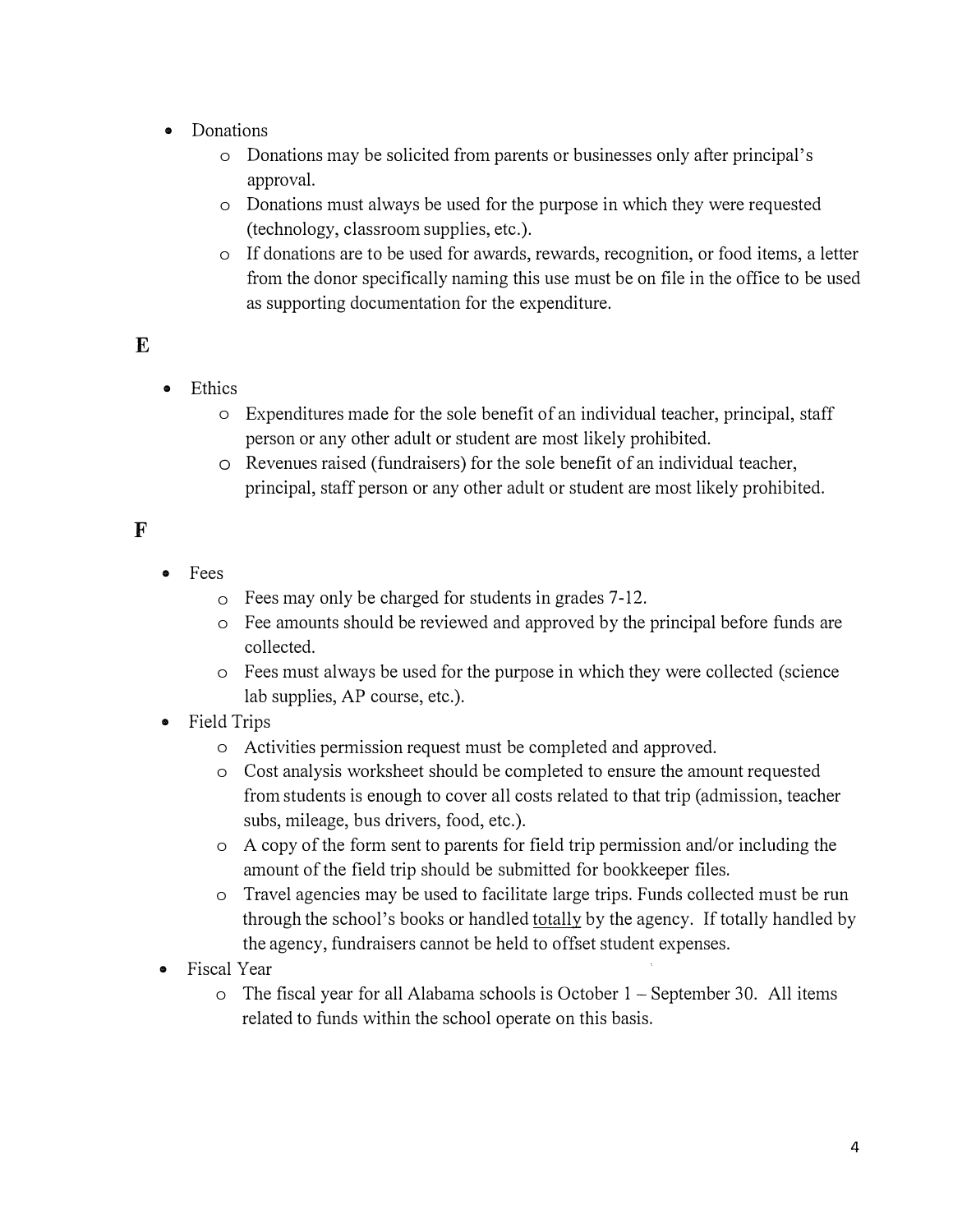- Forms
	- o Most employee related forms are now located on the SCBOE website.
	- o Bookkeeping forms can be obtained from the school bookkeeper ( copy request forms, purchase orders, field trip cost analysis forms, etc.)
- Fundraiser (see example  $# 3$ )
	- o Fundraiser request forms must be completed and submitted for approval at least 2 weeks prior to any event that plans to collect and raise money for the school (i.e. yearbooks, concessions, shirts, etc.).
	- o Principal will review form and approve if deemed something school will participate in. Teacher/sponsor will receive a copy of the approved form or be notified if/when approved.
	- o Once the fundraiser is approved, purchase orders should be completed for the anticipated fundraiser expenses and submitted to the bookkeeper for processing.
	- o All fundraiser money should be receipted on the day it is collected and submitted to the office on the same day for deposit.
	- o Once the fundraiser is complete, the bottom portion of the fundraiser request form must be completed by the teacher/sponsor documenting the revenues, expenditures and any uncollected funds (product distributed but money wasn't collected).
	- o All items purchased must be accounted for. If any items are given away, or sold at a discount, records should be maintained and explanation attached.

# **G**

- Grants
	- o Grants may be solicited from businesses or legislators only after principal's approval. Grants must always be used for the purpose specified in the grant guidelines.
	- o A copy of the approved grant must be on file in the office to be used as supporting documentation for all expenditures.
- Gift Cards/Monetary Gift
	- o Gift cards or equivalents are sometimes given as student awards or to show appreciation for a volunteer/employee. The Gift Card/Monetary Gift form (obtain from school bookkeeper) must be completed by the recipient and submitted to the office to be used as supporting documentation for the expenditure.
	- o The amount of gift cards or equivalents given to an SCBOE employee must be submitted to payroll and appropriate taxes will be deducted from the employee's paycheck.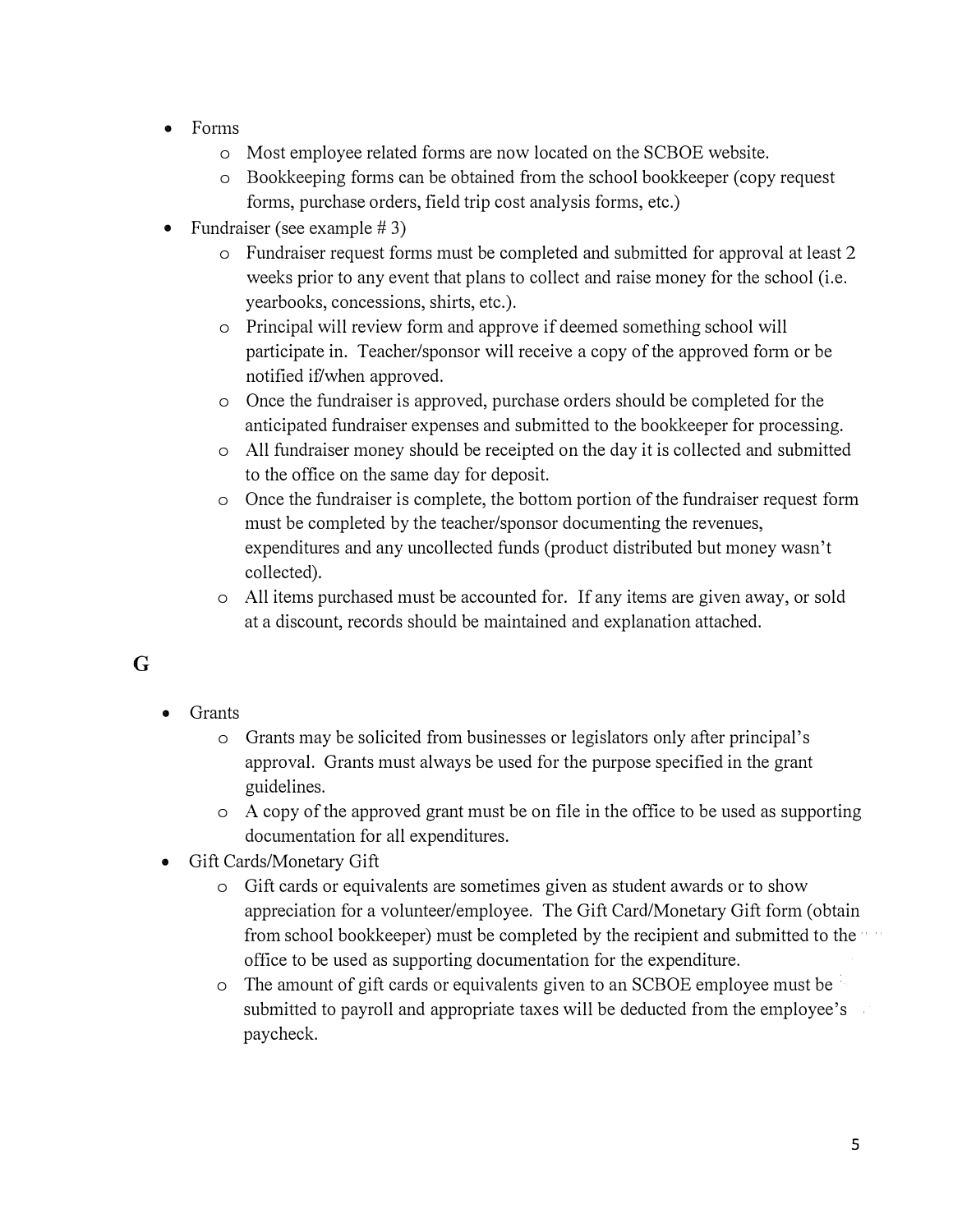- **I**
- Inventory
	- o Technology items (printers, computers, etc.) and other equipment are tracked using a system-wide inventory. Items should not be relocated within the school building, removed from the school building, or disposed of without obtaining proper approval and completing necessary paperwork.
	- o Employees may obtain approval for off-campus, work-related use of a technology device by submitting a Laptop/Technology Equipment Checkout Agreement form which can be found on the SCBOE website, Internal Use Forms, Technology.

## **L**

- Lunch money
	- o All lunch money is submitted to the local school cafeteria and is not receipted by teachers or the school office.
	- o The cost of a lunch provided by the school cafeteria for a field trip should not be collected with the field trip donation. If funds aren't available for use from the student lunch account, a separate check should be sent to the cafeteria.
	- o Balances in student lunch accounts automatically transfer to the next grade/school (elementary  $\rightarrow$  middle  $\rightarrow$  high).
	- o Teachers may request an individual lunch account for their own use.

#### **M**

- Multiple receipt listings (MRLs) (see example  $# 4$ )
	- o MRLs can be used when collecting funds for like amounts where individual receipts are not needed.
	- o Only one event or item should be receipted per MRL.
	- o Should an error be made, the change can only be made by the original receipt issuer and should be initialed.
	- o MRL forms should be safeguarded the same as a teacher receipt book.

#### p

- Payroll
	- o Check stubs are available on Shelby County Schools website under Employee Forms/Login, General, Doc E Fill.

ц.

 $\hat{c}=\hat{a}$ 

- Purchase Orders (see example # 5)
	- o A purchase order (PO) is required by the State Department of Education, State Examiners and Shelby County Schools – it is not optional and must always be submitted, approved, numbered, and dated before the order is placed.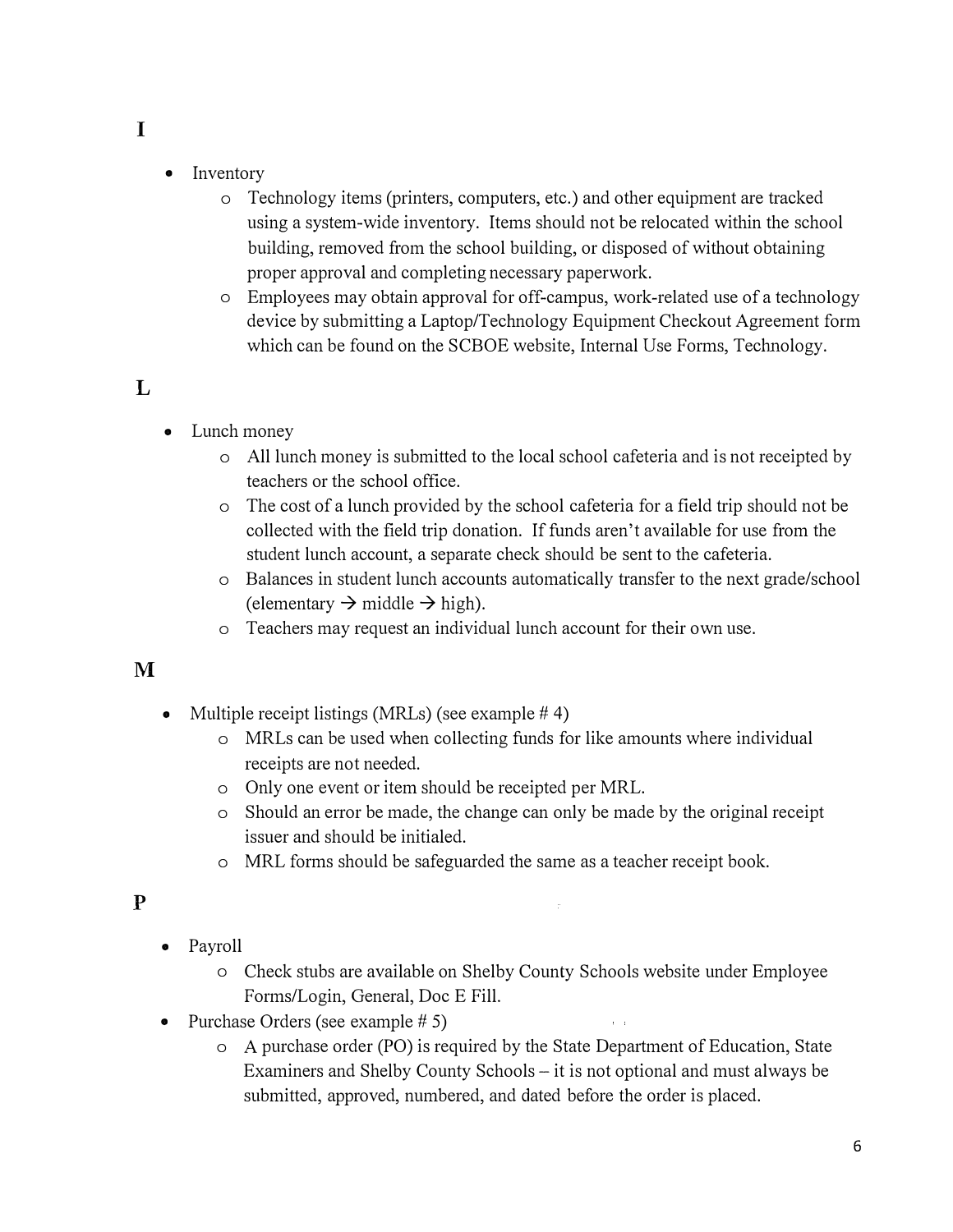- o NO orders should be placed prior to obtaining administrator approval and PO number.
- o When completing the PO, indicate which activity account should be charged and sign your name.
- o List items that are requested for purchase and the amounts of items. If the amount is unknown, please indicate an estimated amount on the bottom of the PO.
- o Include shipping charges. If the amount is unknown, it should be estimated higher than truly expected.
- o Bookkeeper will assign a date, PO number, GL code and obtain administrator's approval for the purchase.
- o Once approved the bookkeeper will return the PO to the teacher and teacher may begin the order process.
- o Shelby County Schools is exempt from sales tax by state law and is not allowed to be paid with school funds. Review receipts to ensure sales tax is not charged when making purchases. If sales tax is charged and not corrected by the vendor, teacher will responsible for covering the amount charged.
- o Retain the PO until your order is received. Sign the PO on materials receipt line indicating that you did receive the materials. Your signature, along with the invoice, is the bookkeeper's authorization to pay.

# **R**

- Raffles
	- o A raffle is a contest of chance and is prohibited based on the gambling laws of the State of Alabama. Based on the Attorney General's opinion (AG 89-00168) raffles, drawings, or any game of chance are illegal and cannot be approved by the Board of Education.
	- o Local school auditors may be contacted for resourceful ideas to accomplish fundraising goals.
- Receipting
	- o All money must be receipted daily and turned in to the office daily.
	- o Schools may establish a daily cut-off time for which funds should be turned into the office to allow deposit processing.
	- o Receipts should not be issued to yourself. Someone else should issue the receipt for funds you are paying.
	- o SCBOE has 3 primary methods of receipting funds that have been approved for daily funds: receipt books, multiple receipt listings (MRLs), and class roster.
- Receipt books (see example  $# 6$ )
	- o Receipt books are issued to an individual for specific class or event collection (yearbook, dance line, etc.).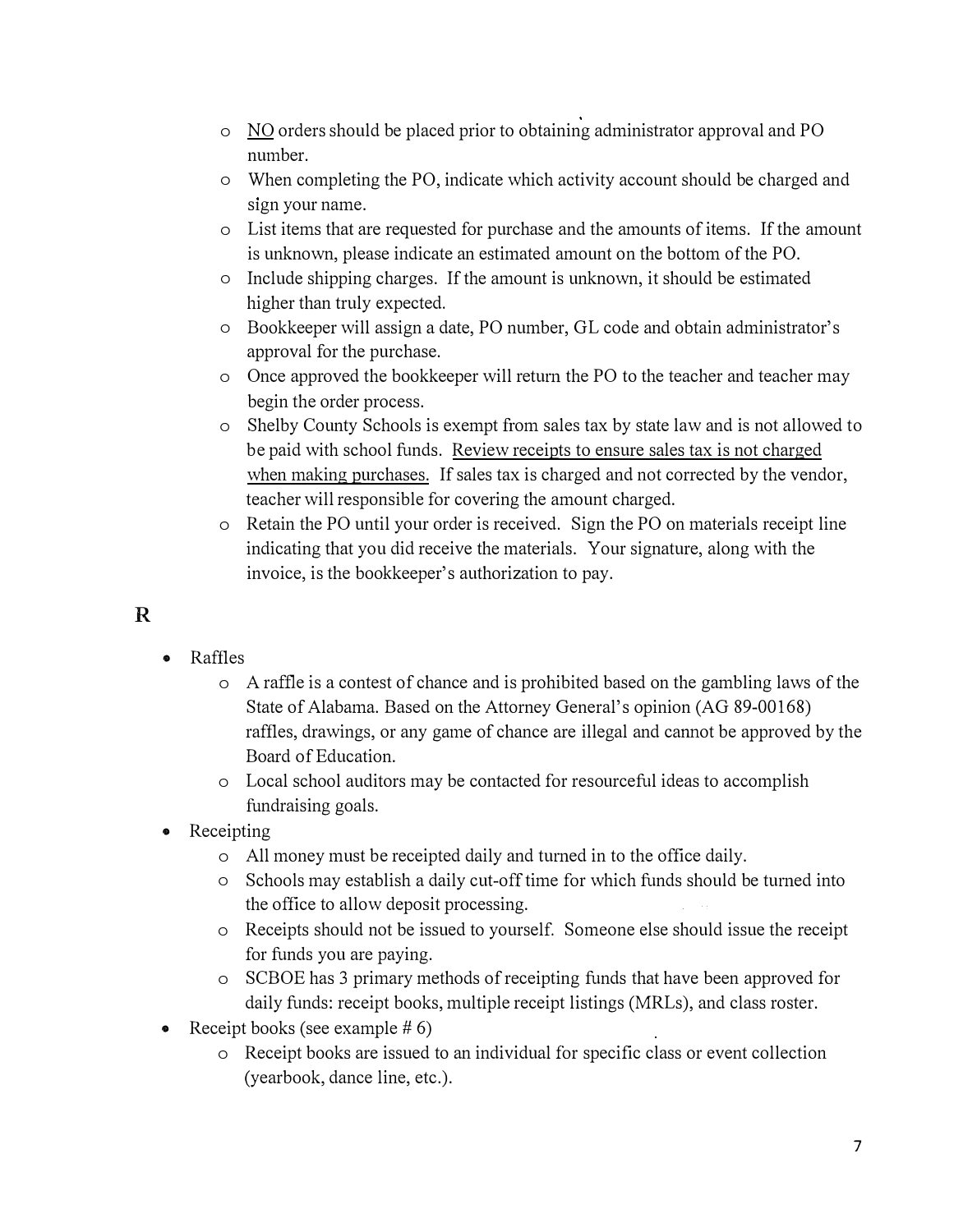- o Receipts should be completed entirely: name, dollar amount, written dollar amount, what the funds are collected for, cash/check breakdown, and teacher's signature.
- o If multiple items are collected on one receipt, breakdown should be included on the "for" line with descriptions and amounts of each.
- o Should an error be made on the receipt that can easily be conected, the change can only be made by the original receipt issuer and should be initialed.
- o If a receipt needs to be voided, VOID should be written on the receipt and the white copy stapled in the book.
- o Change cannot be given for checks written. If incorrect amount is presented, parent should be contacted to determine if additional amount is a donation or check should be returned to the parent for correction.
- Refunds (see example  $# 7$ )
	- o Refunds to students/parents should be requested using a purchase order.
	- o Teacher should include copy of original receipt (book or MRL) with the purchase order.
	- o PO should include student/parent's name and full address.
- $S \bullet$  Sales tax
	- o Except in certain instances schools may not pay or reimburse sales tax on purchases. The use of a valid school purchase order should prevent this charge.
	- o Sales taxes on meals and hotels while traveling may be paid or reimbursed.
- **T**  Ticket Sales
	- o Pre-numbered tickets or an approved online ticket vendor must be used for events where admission is charged.
	- Timekeeper
		- o All employee work time should be recorded daily in the Timekeeper system either by using the badge scan machine or direct computer input.
		- o If you plan to take a day off or a day is taken, a leave entry must be completed in Timekeeper. This applies to all types of leave (PD, sick, personal).
		- o If scan is missed on any day, an exception must be created in Timekeeper.
		- o Absences entered in Timekeeper should be also entered in Kelly Services (if a substitute is needed) and/or online professional development form for PD absences.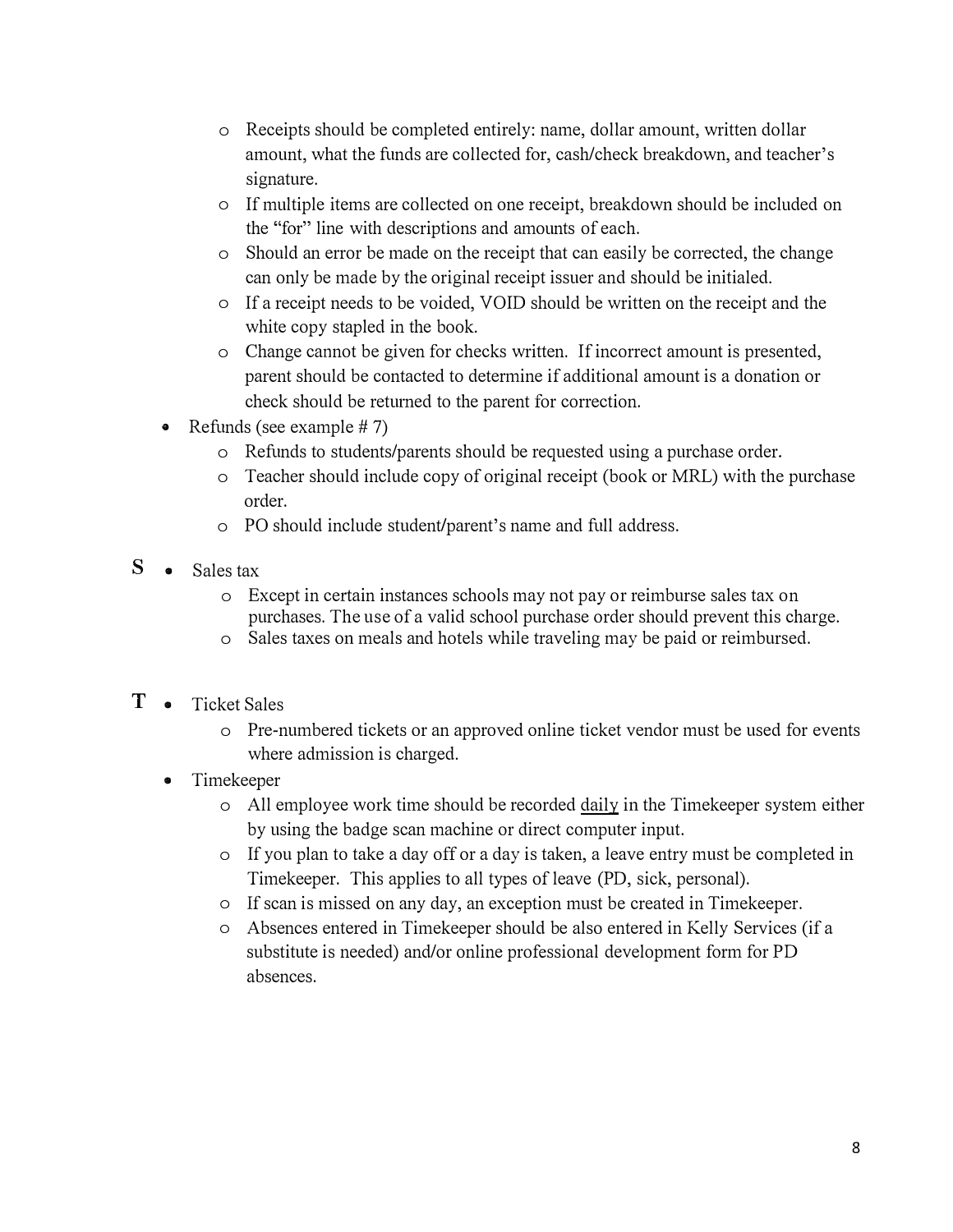- Travel
	- o Each individual traveling should complete a Conference Travel Request and Reimbursement Fonn and attach their own receipts. Hotels will divide the bill so each individual can claim their own portion of the expenditure.
	- o Travel forms for out of state and/or overnight travel must be submitted to the , Central Office for approval prior to the trip, even if paid with local funds.
	- o Advancements of up to 75% of the estimated expenses on the Conference Travel Form may be requested prior to travel.
	- o SCBOE reimburses for breakfast, lunch and dinner only. Snacks, souvenirs, alcohol, and tobacco products are not allowable reimbursements and should be on separate receipts if purchased personally.
	- o Schools may establish a daily rate or rate per meal allowable for reimbursements.
	- o All receipts must be itemized. SCBOE policy does not allow a receipt with only a total amount (final credit card receipt).
	- o In-county meals cannot be reimbursed.
	- $\circ$  Gratuity over 18% will not be reimbursed.
	- o Conference Travel Request and Reimbursement form should be completed and submitted to the bookkeeper within 5 business days following return from the trip.
	- o Mileage for travel will be reimbursed at the federal mileage rate. No reimbursements will be made for actual gas purchases.
- **V**
- Vendors
	- o A complete W-9 form must be on file for any vendor requiring payment.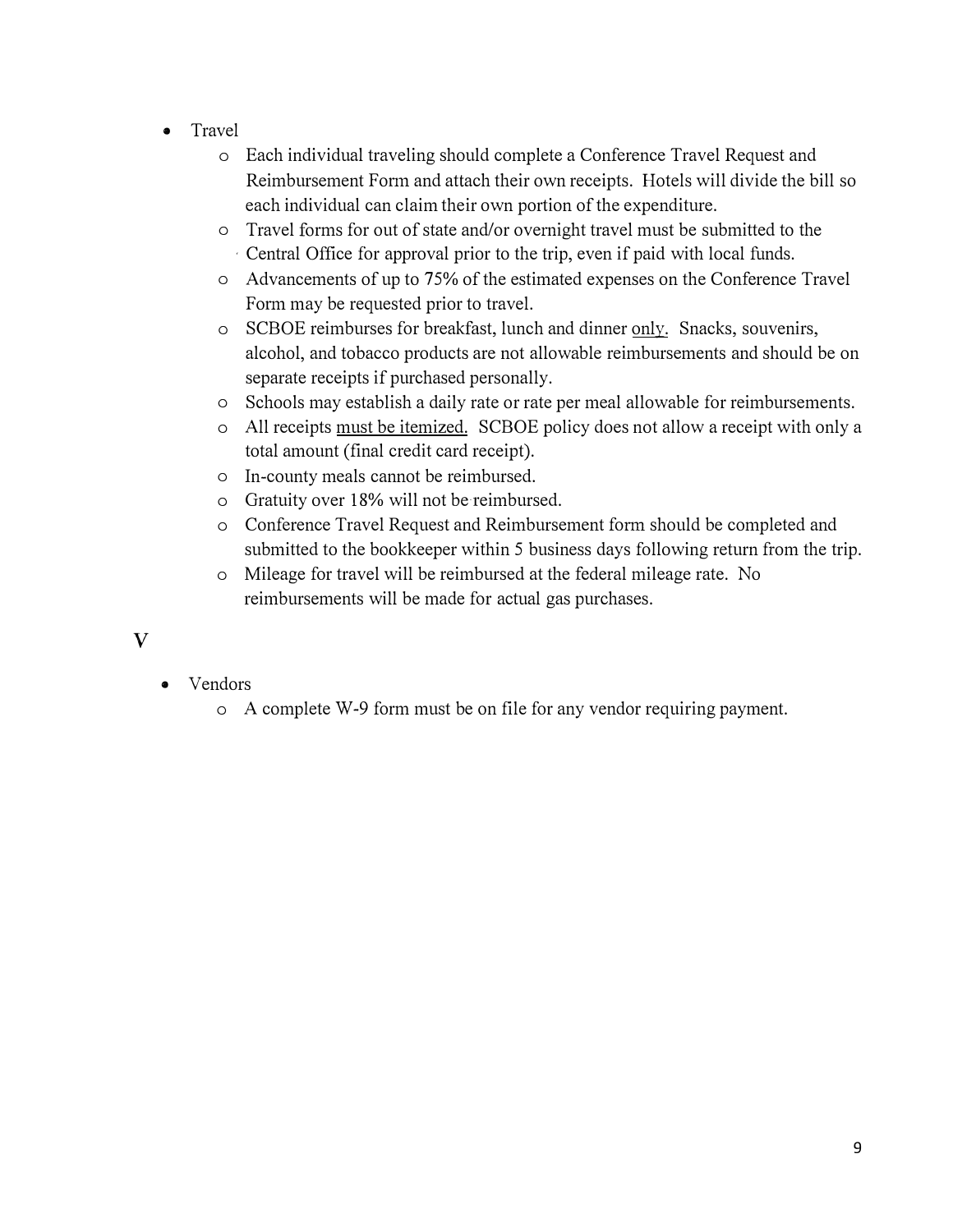$\mathcal{O}(\mathcal{O}(\log n))$ 

|                                               |                                                                                                                                                                                                                                                                                                                                                                                                                                                                                |                                                                               |                                      |           |                              | EXAMPLE #1        |
|-----------------------------------------------|--------------------------------------------------------------------------------------------------------------------------------------------------------------------------------------------------------------------------------------------------------------------------------------------------------------------------------------------------------------------------------------------------------------------------------------------------------------------------------|-------------------------------------------------------------------------------|--------------------------------------|-----------|------------------------------|-------------------|
| <b>ADDRESS:</b>                               | SHIPPING AND BILLING                                                                                                                                                                                                                                                                                                                                                                                                                                                           |                                                                               | P.O.#                                |           | Vendor#:                     | Date              |
| 9000 Chelsea Park Trail<br>Chelsea, Al: 35043 | Chelsea Park Bernentary School<br>gine a gran                                                                                                                                                                                                                                                                                                                                                                                                                                  |                                                                               | Name of Account:<br>Attn:            | dield a   | (Purchaser's Signature)      |                   |
| Activity#<br><b>By the time off</b>           | 5                                                                                                                                                                                                                                                                                                                                                                                                                                                                              |                                                                               | 0025                                 |           | O                            |                   |
| VENDOR:                                       | Bisminghami Children's Sheats                                                                                                                                                                                                                                                                                                                                                                                                                                                  |                                                                               |                                      |           | Chelsea Elementary School    |                   |
| Address:                                      |                                                                                                                                                                                                                                                                                                                                                                                                                                                                                |                                                                               |                                      |           | Phone Number (205) 682-7220  |                   |
|                                               |                                                                                                                                                                                                                                                                                                                                                                                                                                                                                |                                                                               |                                      |           | Fax Number<br>(205) 682-7225 |                   |
|                                               |                                                                                                                                                                                                                                                                                                                                                                                                                                                                                |                                                                               |                                      |           | How Ship:                    | When:             |
|                                               |                                                                                                                                                                                                                                                                                                                                                                                                                                                                                |                                                                               | - REQUISITION - PURCHASE ORDER       |           |                              |                   |
| Quantity                                      |                                                                                                                                                                                                                                                                                                                                                                                                                                                                                | Description                                                                   |                                      |           | Unit Price                   | Extension         |
|                                               | Idmissions                                                                                                                                                                                                                                                                                                                                                                                                                                                                     | Jasm attached                                                                 |                                      |           |                              |                   |
|                                               |                                                                                                                                                                                                                                                                                                                                                                                                                                                                                | mood abort                                                                    | <u>su 10/8/2016</u>                  |           |                              |                   |
|                                               |                                                                                                                                                                                                                                                                                                                                                                                                                                                                                |                                                                               |                                      |           |                              |                   |
|                                               | <b>NO BACK ORDERS</b>                                                                                                                                                                                                                                                                                                                                                                                                                                                          | <b>CERTIFICATE</b>                                                            |                                      |           | AMOUNT ENCUMBERED            | æ                 |
|                                               | PONUMBER MUST BE SHOWN ON ALL<br>CORRESPONDENCE                                                                                                                                                                                                                                                                                                                                                                                                                                |                                                                               | <b>CHECK</b><br><b>NUMBER</b>        |           | DATE                         | Amount Paid<br>\$ |
|                                               | This is to certify that the property described above is by sole use and bunefit of the above named institution and will be used under the control of said institution. It is further<br>yertified that the undersigned is natherized by the provisions of Code of Alabama 1975, Sections 40-23-1 (15) and 40-23-02 (16), to issue this order and to make this certificate.<br>: IRESTATE OF ALABAMA DOES NOT ISSUESCHOOL SYSTEMS TAX EXEMPT NUMBERS SCHOOLS ARE EXEMPT BY LAW. |                                                                               | <b>CERTIFICATE FOR TAX EXEMPTION</b> |           |                              |                   |
| Approved by:                                  |                                                                                                                                                                                                                                                                                                                                                                                                                                                                                | (Note: The above Purchase Order is not valid unless signed by the Principal.) |                                      | PRINCIPAL |                              | 檠                 |

 $\mathcal{L}^{\text{max}}_{\text{max}}$  .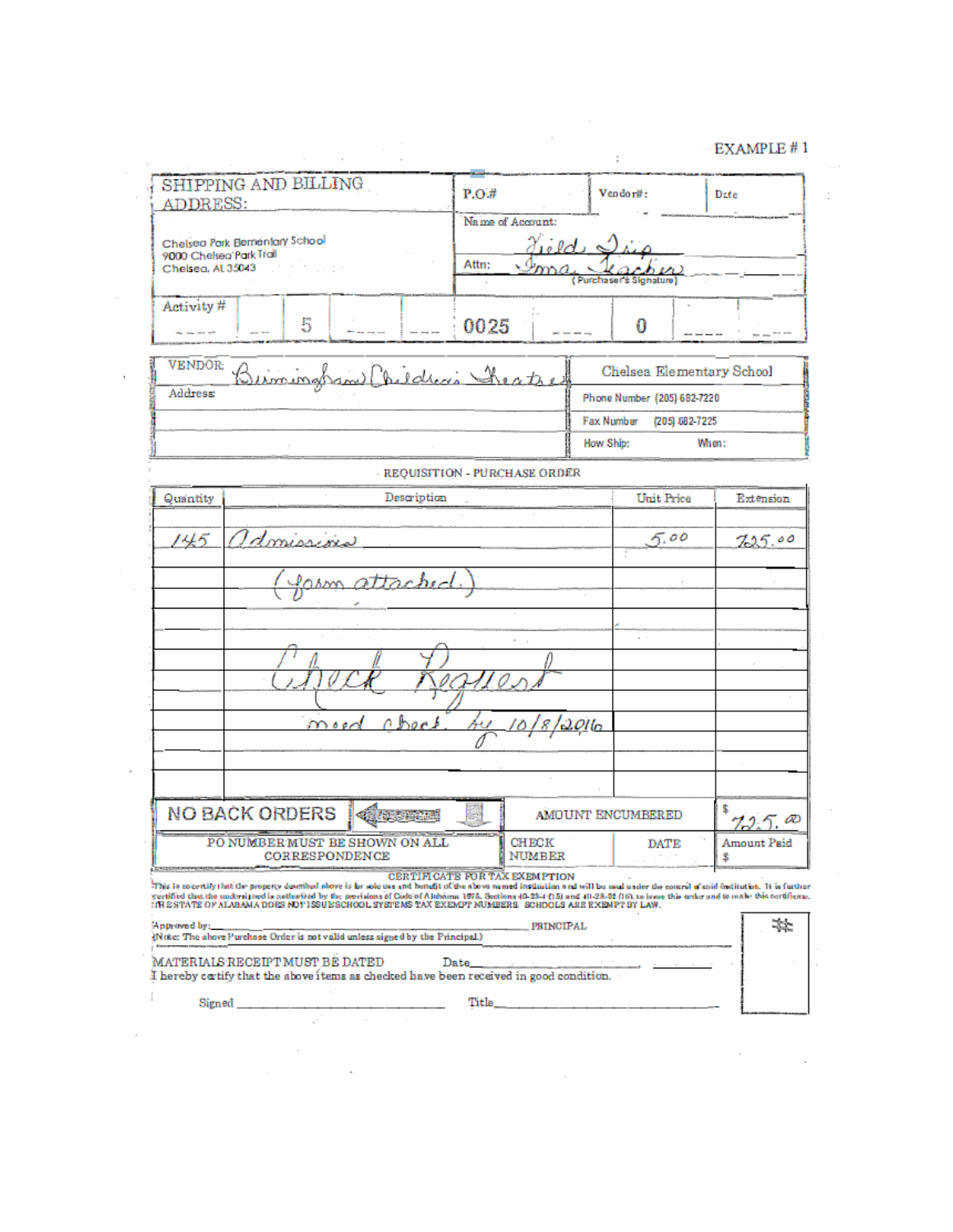$x^2$ Popcorn

#### Course Roster

Academic Session: 2015-2016 School Name

|                    | Teacher: Smith, Jane    |                       | Course: Algebra | Term: Term 2   | Room: 101 | Period: 1 | Meets: |
|--------------------|-------------------------|-----------------------|-----------------|----------------|-----------|-----------|--------|
| <b>Number</b>      | Name                    |                       |                 |                |           |           |        |
| S000000            | مر                      | Alexander, Brown      |                 |                |           |           |        |
| S000000            |                         | Brown, Susie          |                 |                |           |           |        |
| S000000            |                         | Color, Pink.          |                 |                |           |           |        |
| S000000            |                         | Kennedy, John         |                 |                |           |           |        |
| S000000            |                         | Lincoln, Abraham      |                 |                |           |           |        |
| S000000            |                         | Madison, James        |                 |                |           |           |        |
| S000000            | $\sqrt{ }$ Turner, Page |                       |                 |                |           | ╭         |        |
| S000000            | Smith, Ima              |                       |                 |                |           |           |        |
| S000000            |                         | Williams, George      |                 |                |           |           |        |
| S000000            | v                       | Williamson, Henderson |                 |                |           |           |        |
| Total Students: 10 |                         | Total Females: 4      |                 | Total Males: 6 |           |           |        |

Shelby County Schools

\$8 Aracy Leacher 5/1/16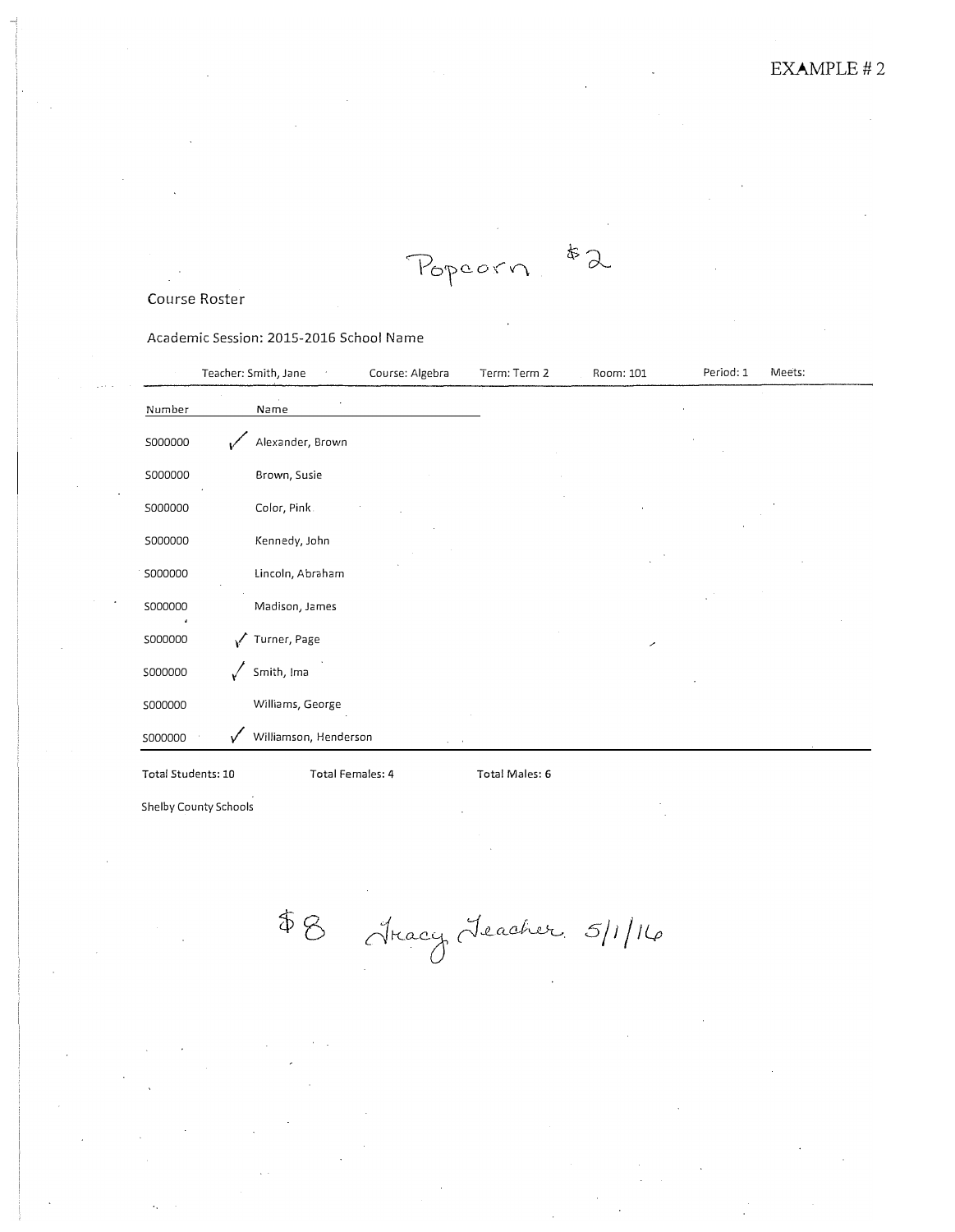#### SHELBY COUNTY BOARD OF EDUCTION FUND-RAISER REQUEST FORM

THIS FORM MUST BE SUBMITTED FOR PRINCIPAL'S APPROVAL AT LEAST 2 WEEKS PRIOR TO THE SCHEDULED DATE. DO NOT MAKE FINAL ARRANGEMENTS PRIOR TO RECEIVING PRINCIPAL'S APPROVAL.

| leeDate of request 3-12-2016                                                   |
|--------------------------------------------------------------------------------|
| 2.eeName of individual making request Mall y Month                             |
| 3.eeActivity to receive proceeds General Fund 40% Athletics 60% cee            |
| 4.eeClass/Club/Organization conducting fund-raiser Football Boostersee         |
| 5.eeName of fund-raising project School Spirit Flags                           |
| 6.eeBeginning and ending dates of fund-raiser Aug 15 - Sept 18 ee              |
| TeeName of vendor supplying items for sale Fluing High Product see             |
| 8 ee Description of items for sale Vehicle Window Flagsee                      |
| 9.eeEstimated cost of items for sale 44 per flag                               |
| 10. Sales price of items (attach if necessary) <sup>6</sup> 10 per Flag        |
| 11. Description and estimated cost of related fund-raiser expense find to      |
| point a banner for booth at football gamesee                                   |
| 12.eDescription of methoderef sales and collections Players + Booth at game    |
| 13.eEstimated profit from fund-raiser & Lo per flaq                            |
| 14. Purpose of fund-raiser_School Genesal Frind * Weights for Weight Room      |
| 15. Is a change box needed? If so, amount/description of funds needed, Ugs for |
| Home Game, \$100 in tras. Check payable to Molleg Money.                       |
| 16 Arincipal's Approval <i>Hotti Annieipal</i> Date: 3/30/16                   |
|                                                                                |

TO BE COMPLETED BY SPONSOR IMMEDIATELY AFTER THE SALE AND SUBMITTED TO THE BOOKKEEPER.  $\mathcal{L}_{\rm{H}}$  . Attach any profit information supplied by the vendor. Attach records of any unsold or returned items, items given away at no charge/discount, or names/amounts of uncollected funds, 100 Barner Pund-miser Expenses \$ 1800 Flasoe<br>ee<br>Uncollected Funds \$ 80 \ 30 540 Jones Receipts from Sale \$ 4250 Profit  $$2,350$ 10 flags sold at \$5 each 10 flags unsold - Coach Carter's office

I flag given each to principal asst. principal (no change-)ce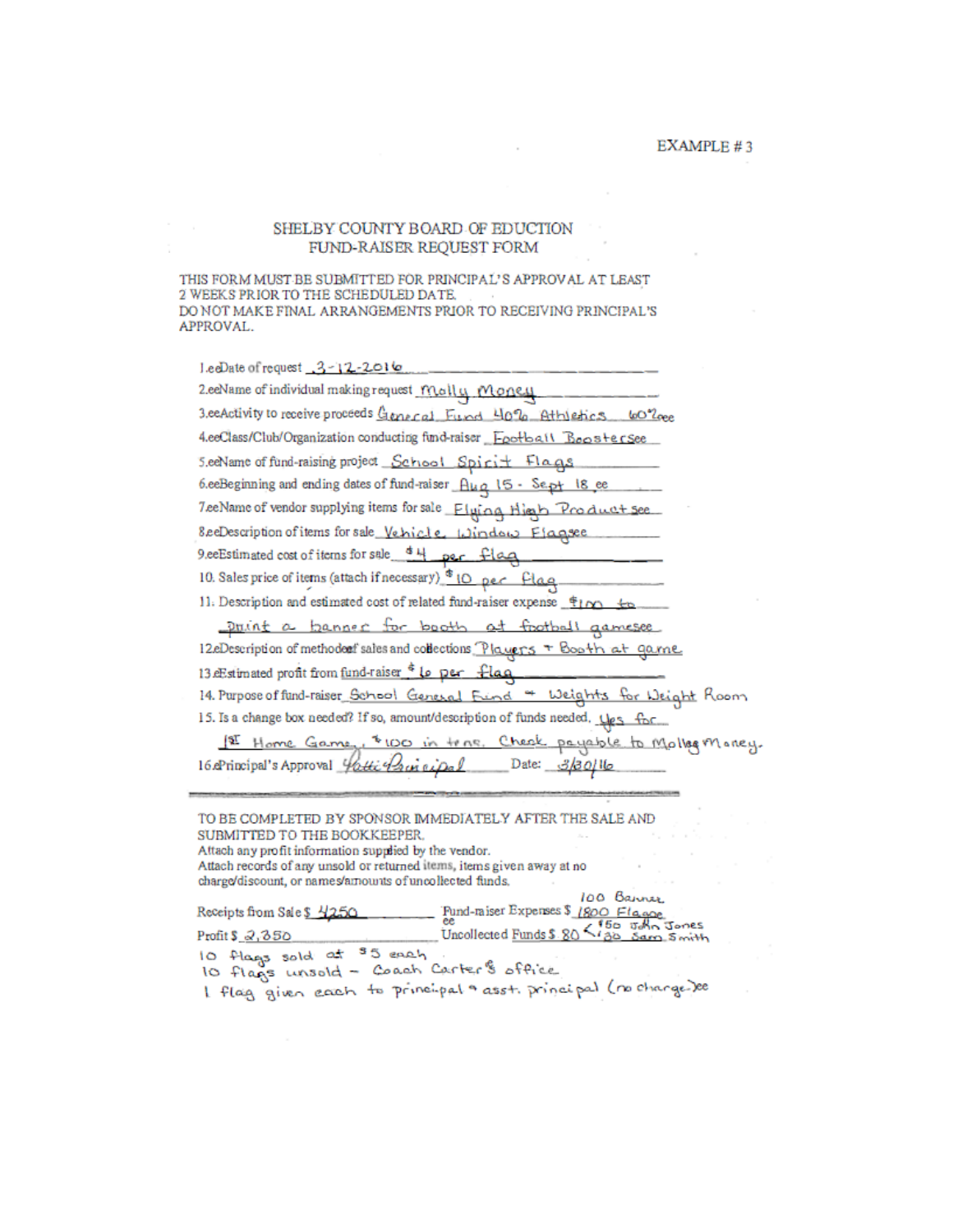| Form 84                           | MULTIPLE RECEIPT LISTING FORM                                              | 7259              |         |       |
|-----------------------------------|----------------------------------------------------------------------------|-------------------|---------|-------|
|                                   | Teacher or                                                                 |                   |         |       |
|                                   | Other Individual: Ima U. Jeacher                                           |                   |         |       |
|                                   | Event:<br>Miss annie                                                       | Date              | Checks: | Cash: |
| 1.                                | lohn Smith                                                                 | 8134              | 3.75    |       |
| 2.                                | ame tutito                                                                 |                   |         | 3.75  |
| 3.                                | an-<br>$l$ men                                                             |                   |         | 3.75  |
| 4.                                | Betty Blue                                                                 |                   |         | 3.75  |
| 5.                                | Sarah Jones                                                                |                   | 3.75    |       |
| 6.                                | Bass Brown                                                                 |                   | 3.75    |       |
| 鉄                                 | Bleeper 8/24<br>$\eta_{i,P}$ , $\pi_{i,P+1}$ , and the set of $\eta_{i,P}$ | 22.50             | 11.25   | 11.25 |
| 8.                                | immy Redam                                                                 | 8 25              | 3.75    |       |
| 9.                                | opmail Disease                                                             |                   | 3.75    |       |
| 10.                               | Boothy Dold,                                                               |                   | 3.75    |       |
| 11.                               | enny Aray                                                                  |                   | 3.75    |       |
| 慘.                                | BKeeper<br>In 1 2222<br>8125                                               | 4/500             | 15.00   |       |
| 13.                               | <i>Uned Hayens</i>                                                         | $g _{\partial h}$ |         | 3.75  |
| 14.                               | <u>Margiel Shann</u>                                                       |                   | 3.15    |       |
| 15.                               | Ulion Nion                                                                 |                   |         | 3.75  |
| 16.                               | 80.8<br>X oi 8                                                             |                   |         | 3.75  |
| 17.                               | (tunia) Llower                                                             |                   | 3.75    |       |
| 18.                               | ory Marmina                                                                |                   |         | 3.75  |
| 壑                                 | $m_{\ell} = 13.3.3$<br>$8$ lab                                             | 22,50             | 7.50    | 15.00 |
| 20.                               | <u>Lucy Last</u>                                                           | 8127              |         | 3.75  |
| $ 21\rangle$                      | $max*1444$<br>Blueper<br>8/21                                              | 3.75              |         | 93,75 |
| ЪJ.                               |                                                                            |                   |         |       |
| 公                                 |                                                                            |                   |         |       |
| 24.                               |                                                                            |                   |         |       |
| 25.                               |                                                                            |                   |         |       |
|                                   | Teacher Signature: Ima, I Seacher.                                         |                   |         |       |
| Date Received:<br>Master Receipt# | 8127/16<br>TOTALS: \$                                                      |                   | s       | s     |

 $\mathcal{L}_{\mathcal{A}}$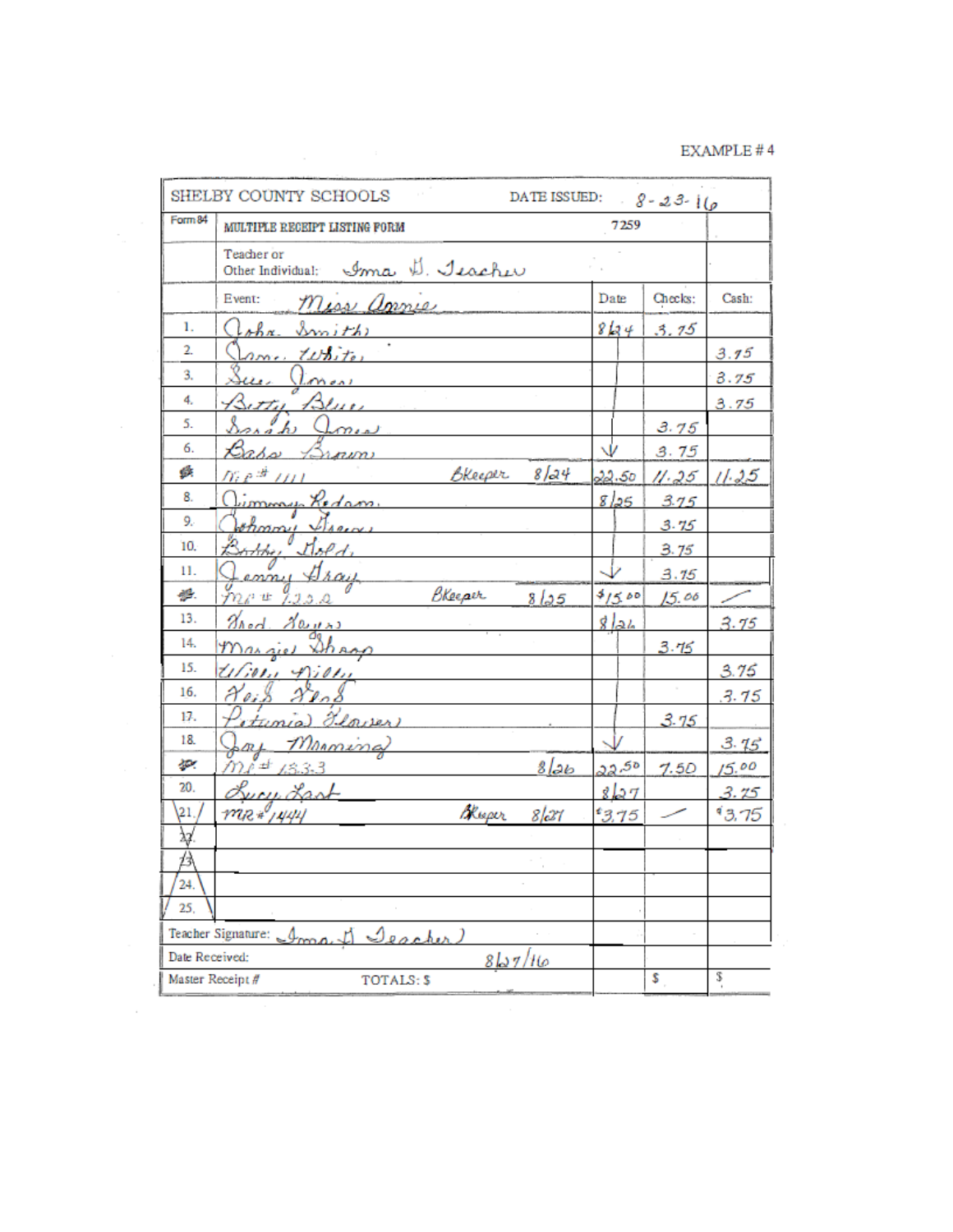# EXAMPLE #5

| ADDRESS:                                                                                                        | SHIPPING AND BILLING                                                                 |                                                                                        |                                           | P.O.#                                 |                     | Vendor#:                           | Date                                                                                                                                                                                                                                                                                                                                                                                                                                                       |
|-----------------------------------------------------------------------------------------------------------------|--------------------------------------------------------------------------------------|----------------------------------------------------------------------------------------|-------------------------------------------|---------------------------------------|---------------------|------------------------------------|------------------------------------------------------------------------------------------------------------------------------------------------------------------------------------------------------------------------------------------------------------------------------------------------------------------------------------------------------------------------------------------------------------------------------------------------------------|
| Chelsea, AL 35043                                                                                               | Chelsea Park Elementary School<br>9000 Chelsea Park Trail                            |                                                                                        |                                           | Name of Account:<br>Attn: $\sqrt{y}$  | <u>Dorration</u>    | Deacher<br>(Purchaser's Signature) |                                                                                                                                                                                                                                                                                                                                                                                                                                                            |
| Activity #<br>$\frac{1}{2}$ $\frac{1}{2}$ $\frac{1}{2}$ $\frac{1}{2}$ $\frac{1}{2}$ $\frac{1}{2}$ $\frac{1}{2}$ |                                                                                      | 5                                                                                      |                                           | 0200                                  |                     | 0                                  |                                                                                                                                                                                                                                                                                                                                                                                                                                                            |
| VENDOR:                                                                                                         |                                                                                      | USal-Mart                                                                              |                                           |                                       |                     |                                    | Chelsea Park Elementary School                                                                                                                                                                                                                                                                                                                                                                                                                             |
| Address:                                                                                                        |                                                                                      |                                                                                        |                                           |                                       |                     | Phone Number (205) 682-6700        |                                                                                                                                                                                                                                                                                                                                                                                                                                                            |
|                                                                                                                 |                                                                                      |                                                                                        |                                           |                                       |                     | Fax Number (205) 682-6705          |                                                                                                                                                                                                                                                                                                                                                                                                                                                            |
|                                                                                                                 |                                                                                      |                                                                                        |                                           |                                       |                     | How Ship:                          | When:                                                                                                                                                                                                                                                                                                                                                                                                                                                      |
|                                                                                                                 |                                                                                      |                                                                                        | REQUISITION - PURCHASE ORDER              |                                       |                     |                                    |                                                                                                                                                                                                                                                                                                                                                                                                                                                            |
| Quantity                                                                                                        |                                                                                      |                                                                                        | Description                               |                                       |                     | Unit Price                         | Extension                                                                                                                                                                                                                                                                                                                                                                                                                                                  |
|                                                                                                                 | Goby paper<br><i>binders</i><br>$c_{\text{24M2}}$<br>$D$ en si<br><u>Paper Clips</u> | bulletin Spand decorations<br>other instructional supplies                             |                                           |                                       |                     |                                    |                                                                                                                                                                                                                                                                                                                                                                                                                                                            |
| AMOUNT ENCUMBERED<br><b>NO BACK ORDERS</b>                                                                      |                                                                                      |                                                                                        |                                           |                                       |                     |                                    | \$<br>$\Lambda$ od                                                                                                                                                                                                                                                                                                                                                                                                                                         |
|                                                                                                                 |                                                                                      | PO NUMBER MUST BE SHOWN ON ALL<br>CORRESPONDENCE                                       |                                           | <b>CHECK</b><br>DATE<br><b>NUMBER</b> |                     | Amount Paid<br>\$                  |                                                                                                                                                                                                                                                                                                                                                                                                                                                            |
| Approved by: _                                                                                                  | SCHOOLS ARE EXEMPT BYLAW.                                                            |                                                                                        | CERTIFICATE FOR TAX EXEMPTION             |                                       | PRINCIPAL           |                                    | This is to certify that the property described above is for sole use and benefit of the above named institution and will be used under the control of said<br>institution. It is further certified that the undersigned is authorized by the provisions of Code of Alabama 1975. Sections 40-23-4 (15) and 40-23-62 (16).<br>to issue this order and to make this certificate. THE STATE OF ALABAMA DOES NOT ISSUE SCHOOL SYSTEMS TAX EXEMPT NUMBERS.<br>井 |
|                                                                                                                 |                                                                                      | (Note: The above Purchase Order is not valid unless signed by the Principal.)          |                                           |                                       |                     |                                    |                                                                                                                                                                                                                                                                                                                                                                                                                                                            |
|                                                                                                                 | MATERIALS RECEIPT MUST BE DATED                                                      | I hereby certify that the above items as checked have been received in good condition. | Date $\frac{1}{2}$                        |                                       |                     |                                    |                                                                                                                                                                                                                                                                                                                                                                                                                                                            |
|                                                                                                                 |                                                                                      |                                                                                        | Title<br>Yellow Copy - To Accounting File |                                       |                     |                                    |                                                                                                                                                                                                                                                                                                                                                                                                                                                            |
|                                                                                                                 |                                                                                      |                                                                                        |                                           |                                       | Pink Copy - Teacher |                                    |                                                                                                                                                                                                                                                                                                                                                                                                                                                            |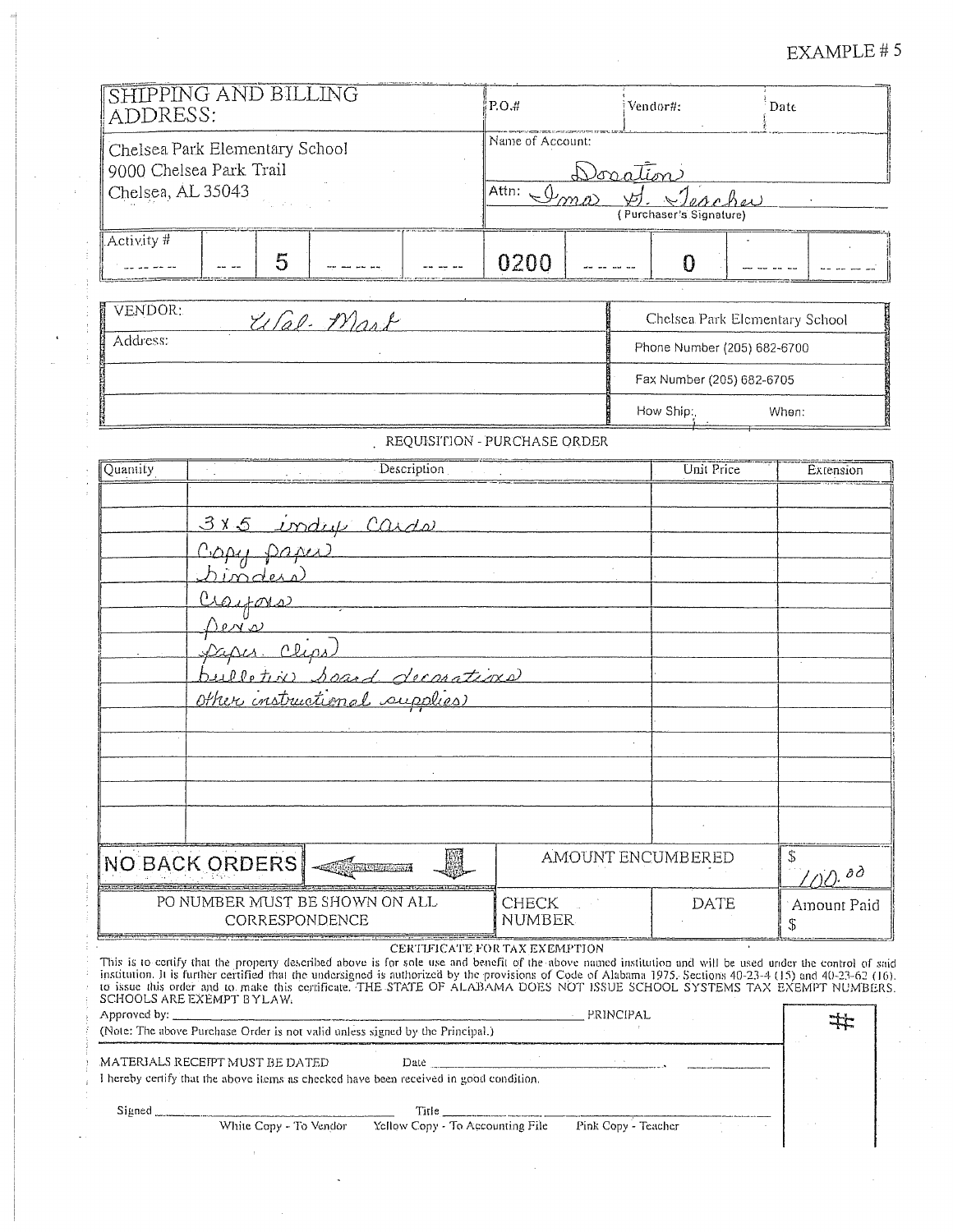#### EXAMPLE  $# 6$

No. 065310

Miss Annie #25

oo

Denabi

 $1175.00$ 

L DOLLARS

Breakdown amounts on the receipt as shown in the example at right

Sept  $20\sqrt{5}$ к» 065309 ana Dae **KECEIVED OF**  $80.00$  $00/100$  $\mathcal{E}_\ell$ DOLLARS  $\overline{100}$ <u>Ros Irip</u>  $*_{30}$ ڪ \*చ⊘  $500$ <u> Danatz</u>  $\Box$  $\bar{\Gamma}$  wh  $80.00$  CheckANO 12 Teacher <u> I mai</u>  $\Box$ L'harge

<u>seilenty-five and</u>

Ima

anc Isio #50

Indicate method of payment - cash/check. Put check # on receipt.

∆ բ⊣.

10Ks Donation

RECEIVED OF

 $\overline{a}$ 

humdr

 $2.5.00$  Cash

 $250$   $^{od}$  check/MO  $\Box$ #1248

Charge

 $20.65$ 

 $\mathbb{R}^2$ 

 $\Box$ 

Brown

Do Not give change when paid by check! Send check back to parent. Ask for correct amount.

Ne 065311  $\left| \ \right|$ <u>s 4</u>8. RECEIVED OF ōō | 1 sc  $\overline{\mathbb{R}}$ Miss annie  $424$ RIcc  $-40^\circ$ .<br>FO2  $-2.00$  Cush Change  $\mathbf{Z}^{\prime}$  $50.90$  ChuckMO  $\overline{D}$ Dome  $_{\rm Charge}$  $\Box$  $\mathbf{a}$ 

Specify field trip - McWane, Zoo, Miss Annie, etc.

けへ No. 065312  $10/10$  $.9.00$ .<br>∙RECEIV£D QF Deprac **EXIL LARS**  $\overline{n}$  $I$ rmes Betanical Da 1 O.H  $9.00$ Cash EX  $Check M)$   $\square$ B) Ima Jeacher  $\Box$ **Charge**